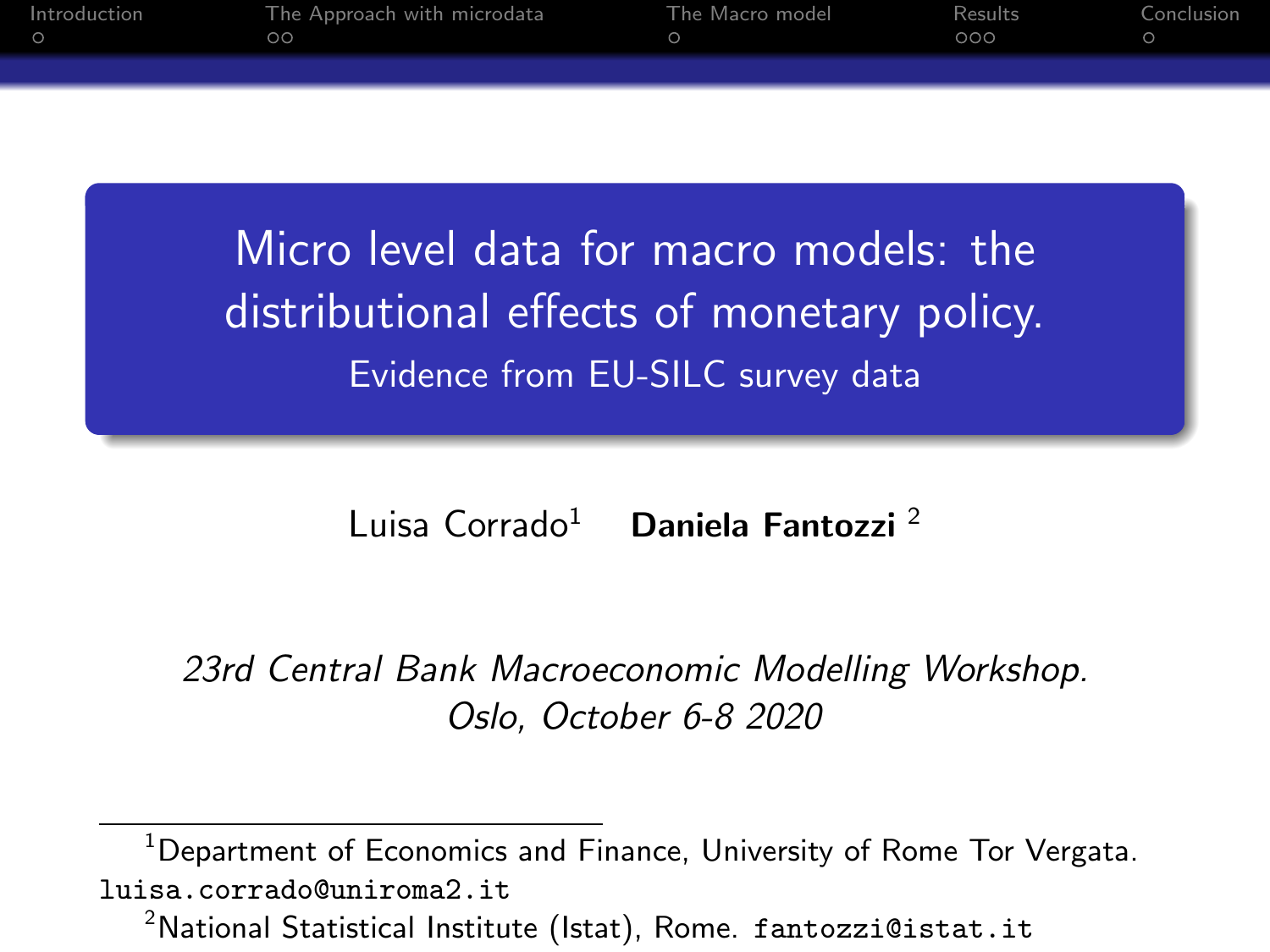<span id="page-1-0"></span>

| Introduction<br>n | The Approach with microdata<br>$\circ$ | The Macro model | Results<br>000 | Conclusion |
|-------------------|----------------------------------------|-----------------|----------------|------------|
| The question      |                                        |                 |                |            |
| Motivation        |                                        |                 |                |            |

The aftermath of the global financial crises, the impact of monetary easing on inequality has recently attracted increasing attention.

In the present study we investigate whether monetary policy, both conventional and unconventional, has affected income inequality in Italy focusing on household disposable income, earnings, financial capital income and financial wealth, and dealing with the income composition channel and the financial channel.

We use for the first time the **household survey microdata on** Income and Living Conditions (EU-SILC, Istat) in a repeated cross-section design in order to compute inequality measures over time and for specific incomes.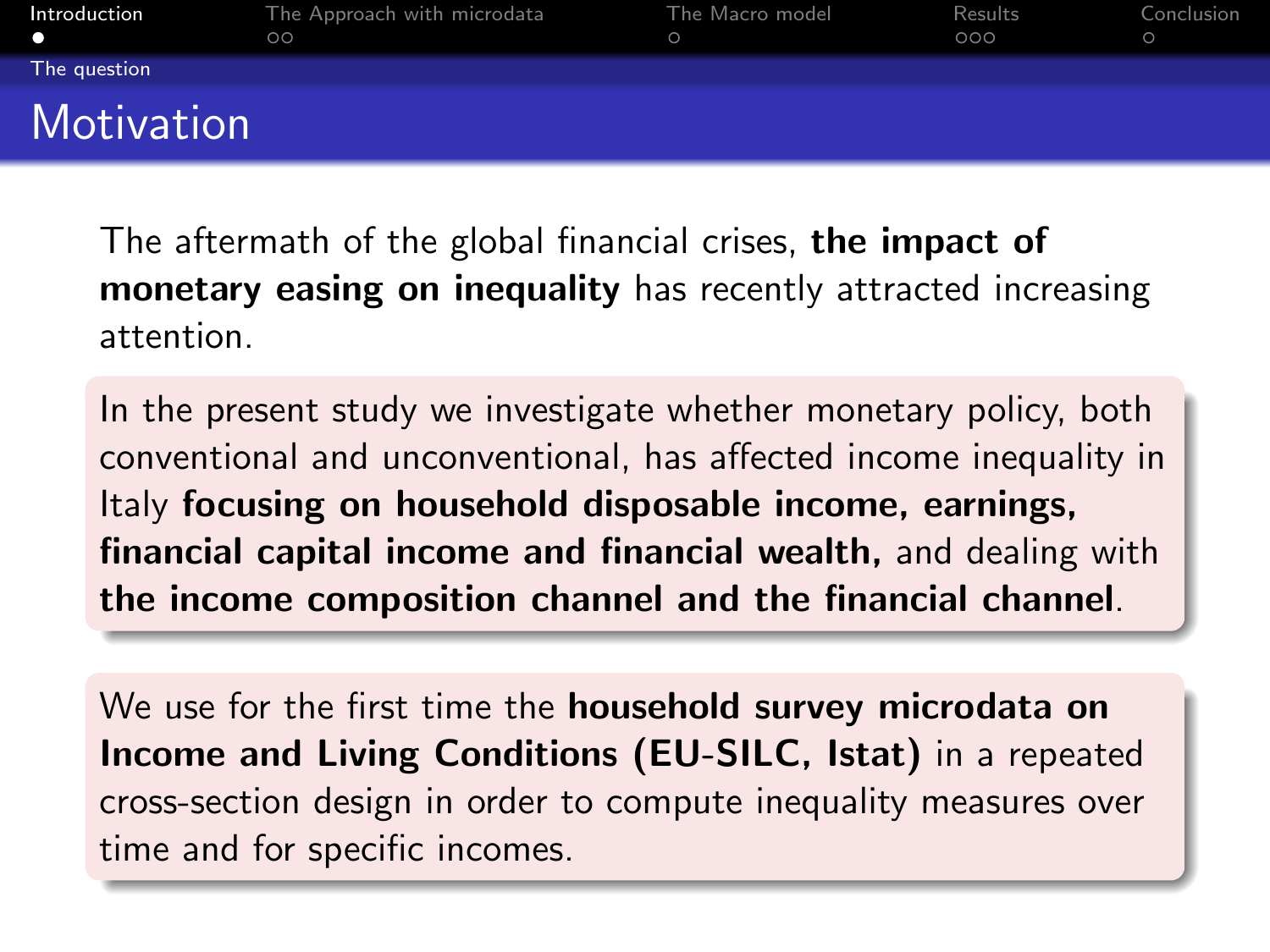<span id="page-2-0"></span>

| Introduction<br>$\bigcap$ | The Approach with microdata<br>no. | The Macro model | Results<br>000 | Conclusion |
|---------------------------|------------------------------------|-----------------|----------------|------------|
| Microdata                 |                                    |                 |                |            |
|                           | Microdata and inequality measures  |                 |                |            |

- <sup>1</sup> We compute more widely used measures of inequality: the Gini coefficient of levels which takes values between 0 (perfect equality) and 1 (perfect inequality) and also the standard deviation of log level, p90/p10 and p75/p25 ratio
- 2 Additionally, to analyse the effects on the distribution, we compute the 99th, 90th, 75th,50th, 25th, and 10th percentiles
- **3** Finally, to get robust estimates over time we needed to a back-calculation of EU-SILC inequality income measures, since their time coverage is 2004-2017, exploiting the SHIW historical archives available on the Bank of Italy's website obtaining a longer time span 1999-2017 yearly data useful for macro estimates.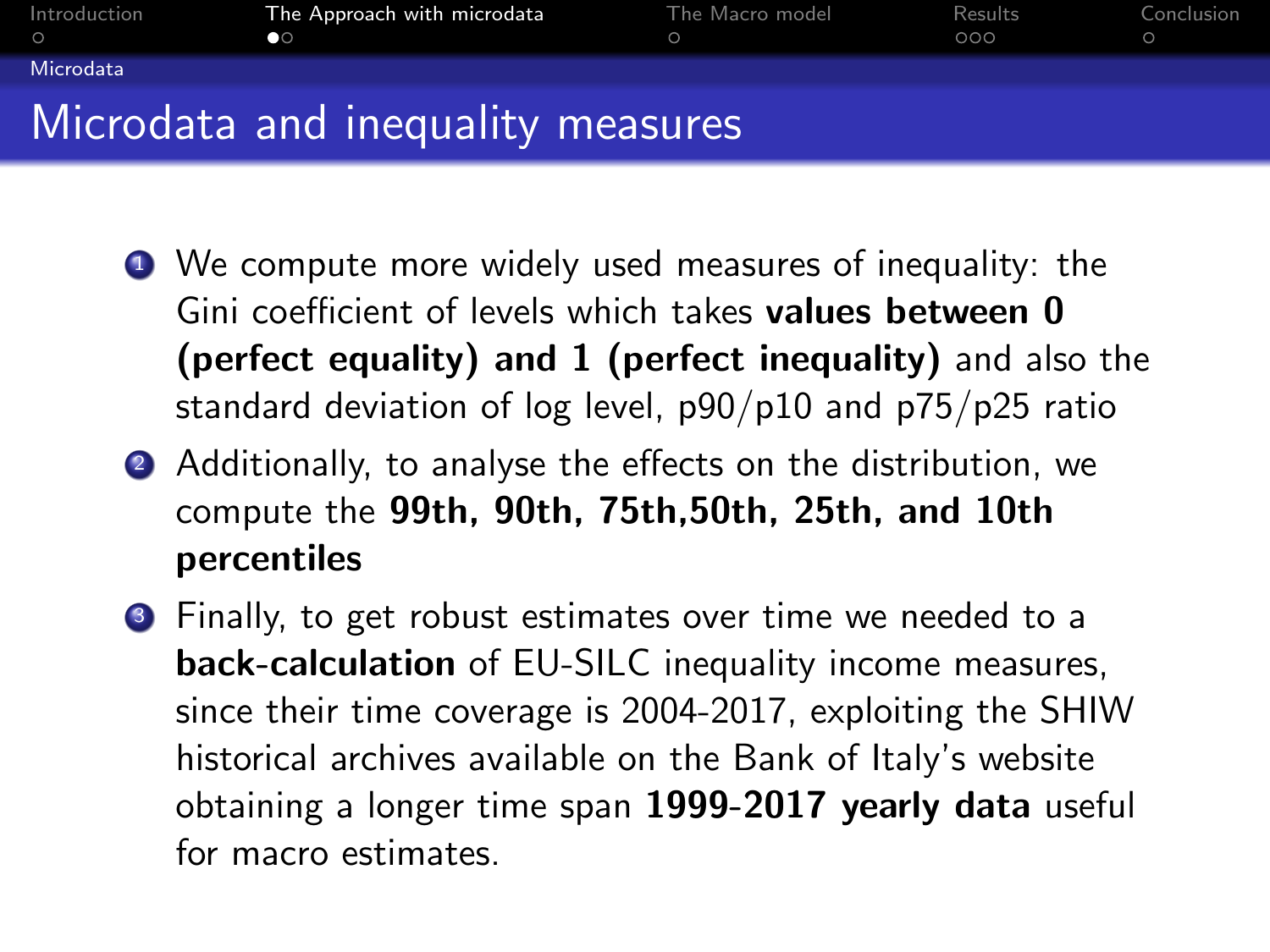<span id="page-3-0"></span>

ECB monthly surprises: Target, Timing, Forward Guidance, QE



To disentangle a pure monetary policy surprise from one that arises from central bank information, we use intraday interest rates changes around ECB policy announcements available in the Euro Area Monetary Policy Event-Study Database (EA-MPD), compiled by C. Altavilla, et al. (2019). It makes available exogenous surprises as interest 1-month OIS (Target factor) and 10 years maturities changes (QE factor).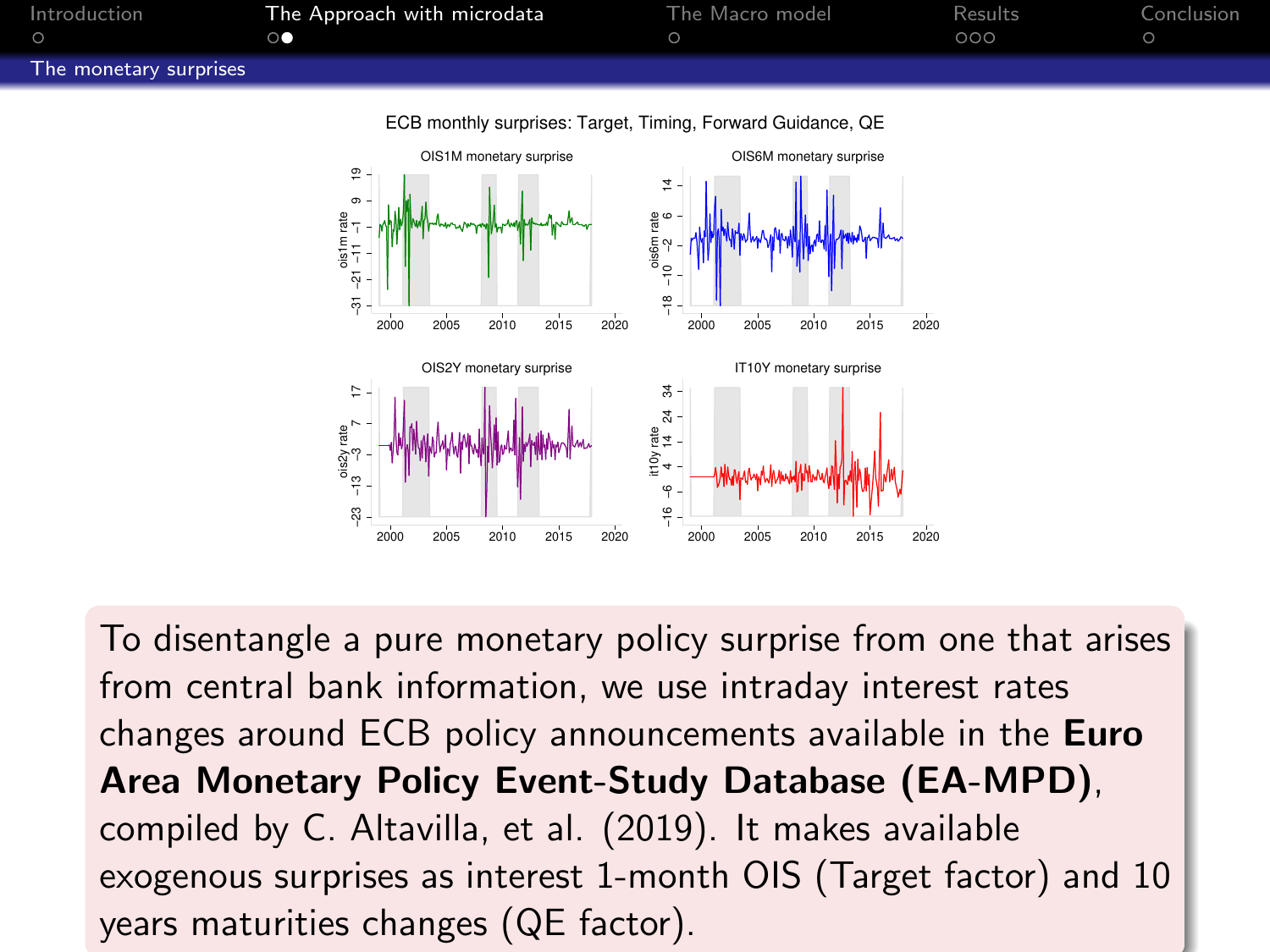<span id="page-4-0"></span>

We examine the impact of unconventional monetary policy on inequality measures  $Z_i$  using a battery of **Local projections**, (Jordá 2005):

$$
\Delta Z_{i,t+h} = \alpha_i^{(h)} + \Sigma_{i=1}^I \psi_j^{(h)} \hat{\epsilon}_{s,t-i}^{MP,y} + \beta_i^{(h)} \hat{\epsilon}_{s,t}^{MP,y} + \eta_{i,t+h} \tag{1}
$$

First, we trace out the effect of an expansionary conventional monetary policy on inequality as a (counterfactual) baseline scenario 1999-2012 using the Target monetary surprise, then we compare it with a second scenario that account for the effect of an expansionary unconventional monetary policy on inequality (all sample 1999-2017) using the QE monetary surprise aggregated at annual level:

$$
\hat{\epsilon}_{s,t}^{MP,y} = [OIS1M, IT10Y]
$$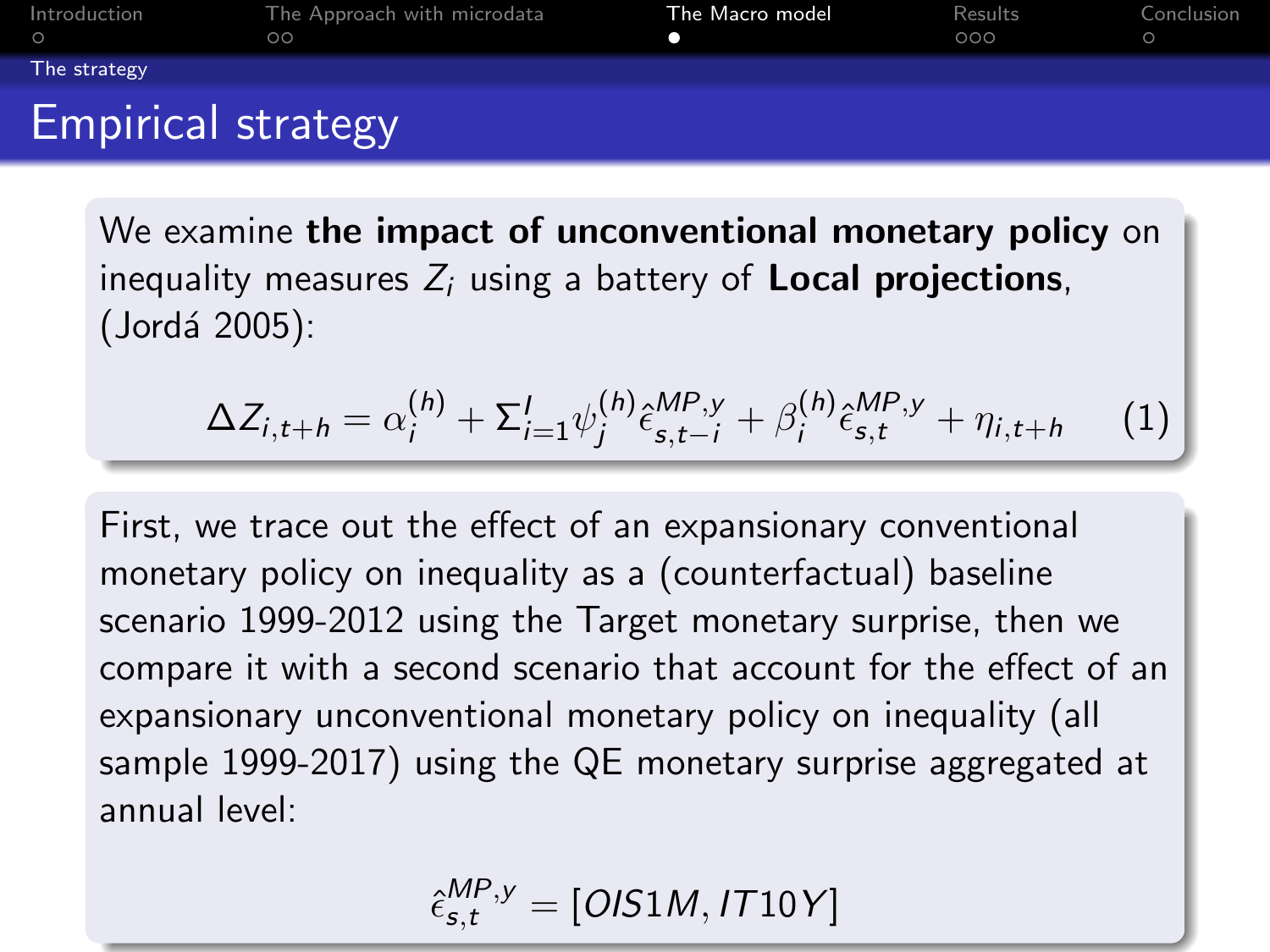<span id="page-5-0"></span>

| Introduction<br>$\bigcap$ | The Approach with microdata<br>$\circ$              | The Macro model<br>$\circ$ | Results<br>$\bullet$ | Conclusion<br>$\circ$ |
|---------------------------|-----------------------------------------------------|----------------------------|----------------------|-----------------------|
| LP IRES                   |                                                     |                            |                      |                       |
|                           | LP-IRFs: positive MP shock on Disposable Income and |                            |                      |                       |
| <b>Earnings</b>           |                                                     |                            |                      |                       |



- An expansionary monetary policy shock reduces disposable income inequality. With respect to the conventional scenario (blue dash-dotted line) the equalizing effect of non-standard policy is long-lived (black solid line).
- The dynamics of labor income inequality measures are persistently equalizing in the unconventional case favoring the bottom of the distribution.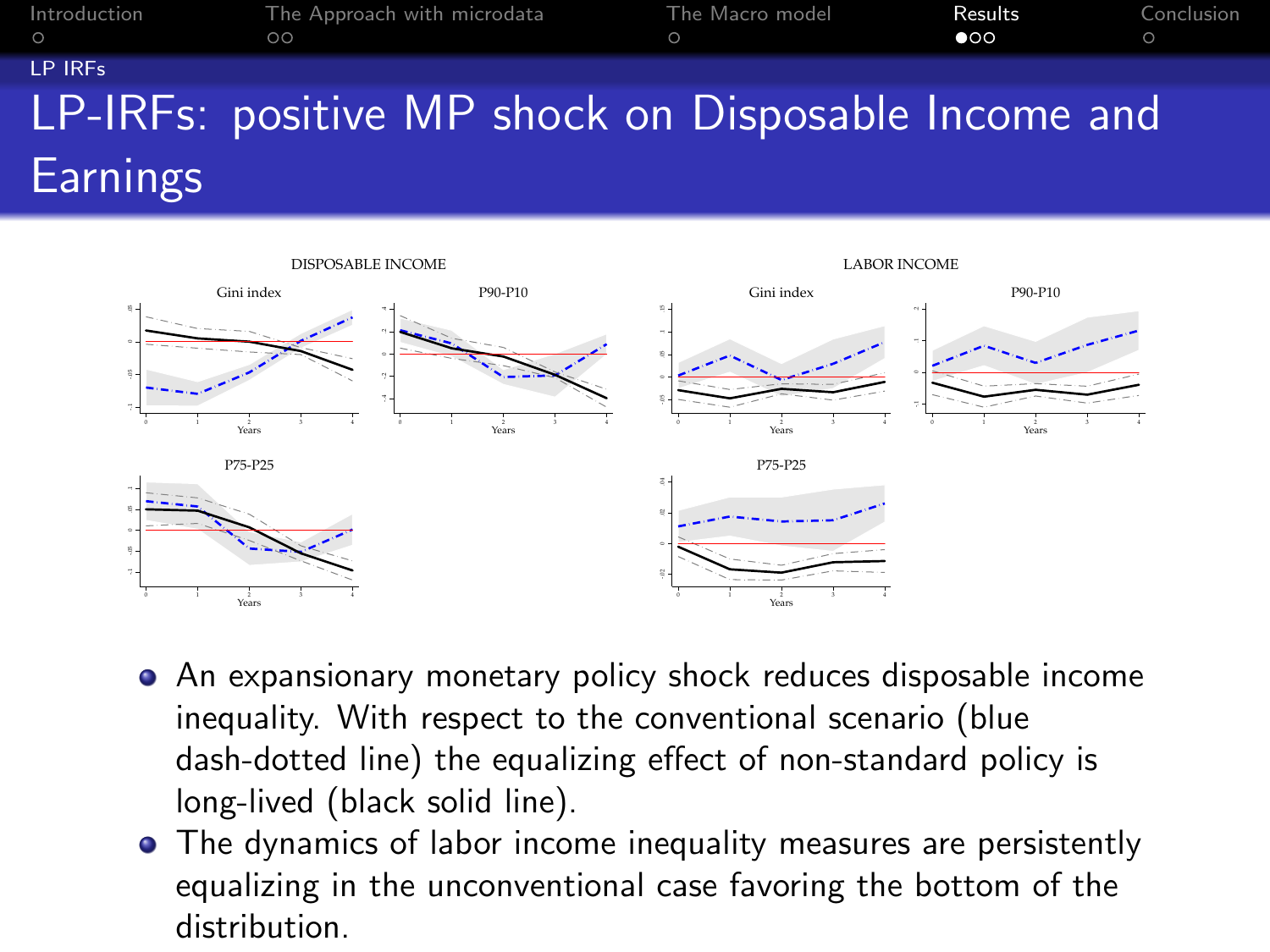| Introduction<br>$\circ$ | The Approach with microdata<br>$\circ$           | The Macro model<br>$\circ$ | Results<br>$\circ \bullet \circ$ | Conclusion<br>$\circ$ |
|-------------------------|--------------------------------------------------|----------------------------|----------------------------------|-----------------------|
| LP IRES                 |                                                  |                            |                                  |                       |
|                         | LP-IRFs: positive MP shock on Capital Income and |                            |                                  |                       |
| <b>Financial Wealth</b> |                                                  |                            |                                  |                       |



- $\bullet$  In the unconventional scenario the Gini coefficient of capital income increases on impact and then decreases persistently from the second year onwards. This fall is mainly driven by the prompt rise in the bottom of the distribution.
- In the unconventional scenario the Gini coefficient of the financial wealth increases on impact and persistently decreases from the second year onwards.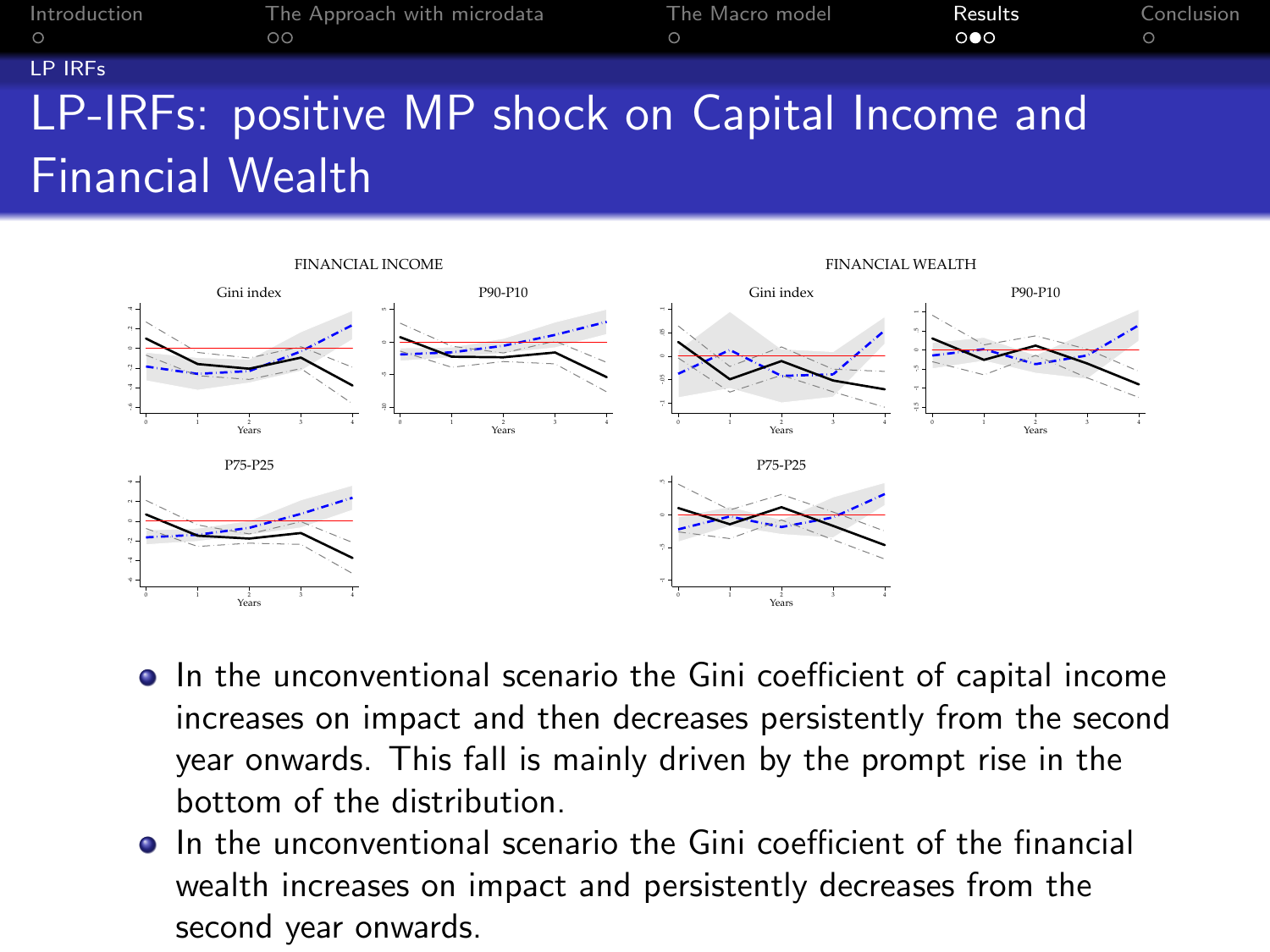| Introduction | The Approach with microdata<br>ററ | The Macro model | Results<br>000 | Conclusion |
|--------------|-----------------------------------|-----------------|----------------|------------|
| LP IRES      |                                   |                 |                |            |
|              | The role of fiscal policy         |                 |                |            |



## ME BEFORE TRANSFERS

The effect of a MP shock on disposable income before transfers reduces inequality in Italy both in standard and non-standard case. Furthermore, the impulse responses of the P90-P10 and P75-P25 inequality measures exhibit a more marked decrease meaning that low-income households have benefited more from the effect of monetary policy other then fiscal transfers, if anything.